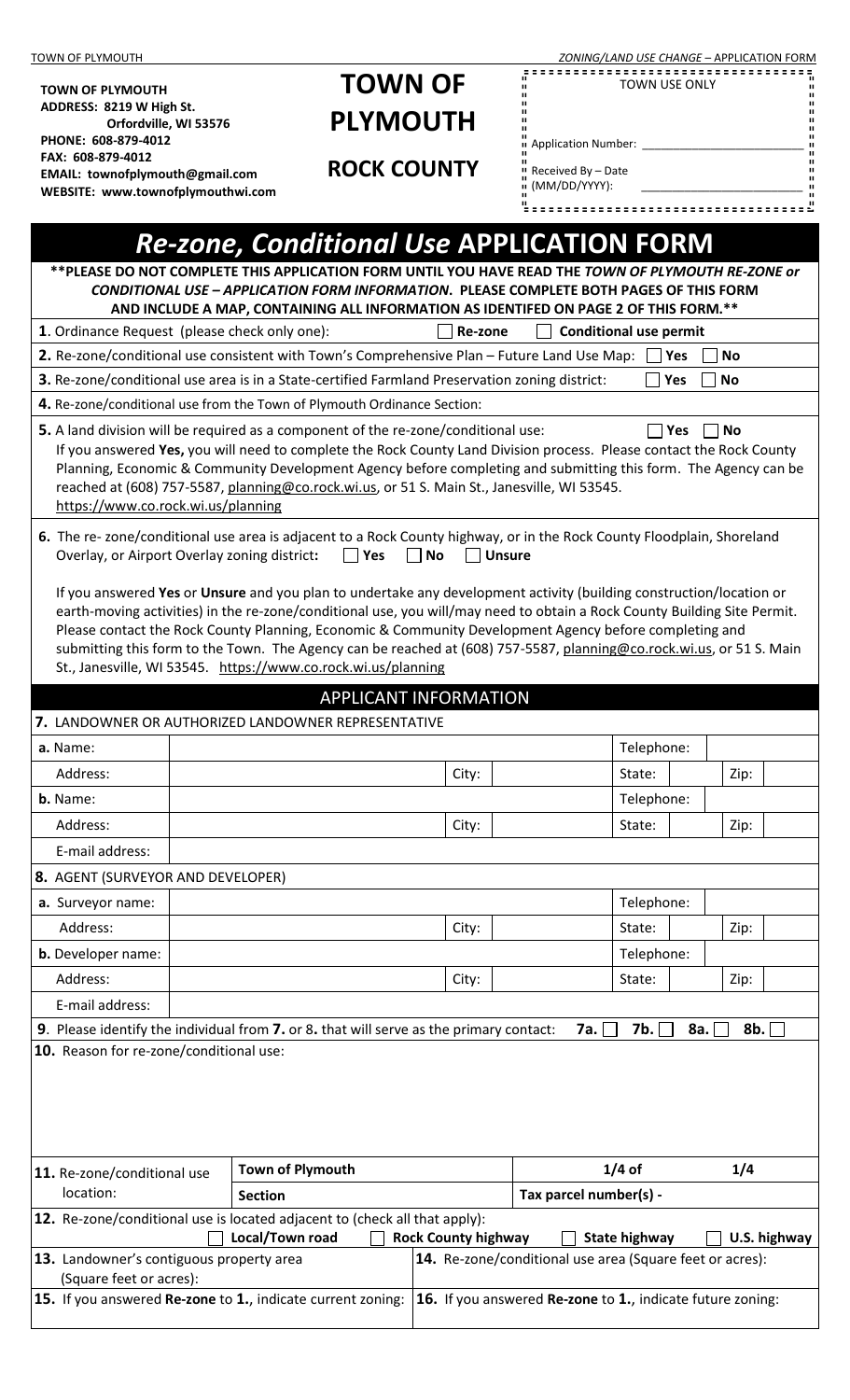| <b>TOWN OF PLYMOUTH</b>                                                                                                                                                                                                                                                                                                                                                                                                                                                                                                                                                                                                                                                                                                                                                                                                                                                                                                                                                                                                                                                               | <b>APPLICATION FORM</b> |  |  |  |  |  |
|---------------------------------------------------------------------------------------------------------------------------------------------------------------------------------------------------------------------------------------------------------------------------------------------------------------------------------------------------------------------------------------------------------------------------------------------------------------------------------------------------------------------------------------------------------------------------------------------------------------------------------------------------------------------------------------------------------------------------------------------------------------------------------------------------------------------------------------------------------------------------------------------------------------------------------------------------------------------------------------------------------------------------------------------------------------------------------------|-------------------------|--|--|--|--|--|
| APPLICANT STATEMENT AND SIGNATURE                                                                                                                                                                                                                                                                                                                                                                                                                                                                                                                                                                                                                                                                                                                                                                                                                                                                                                                                                                                                                                                     |                         |  |  |  |  |  |
| I, as the undersigned, am a landowner applying for a rezone/conditional use in the Town of Plymouth, in unincorporated Rock County, or<br>am serving as the primary contact for said landowner. I do hereby verify that I have reviewed the TOWN OF PLYMOUTH<br>REZONE/CONDITIONAL USE-APPLICATION FORM INFORMATION, reviewed and completed this application form, and submitted all<br>information as required per said documents, and that all information is correct, accurate, and true to the best of my knowledge and<br>belief, with all information accessible to me. These statements are being made to induce official action on the part of the Town of<br>Plymouth, its agents, employees, and officials.                                                                                                                                                                                                                                                                                                                                                                 |                         |  |  |  |  |  |
|                                                                                                                                                                                                                                                                                                                                                                                                                                                                                                                                                                                                                                                                                                                                                                                                                                                                                                                                                                                                                                                                                       |                         |  |  |  |  |  |
| LANDOWNER/PRIMARY CONTACT SIGNATURE:                                                                                                                                                                                                                                                                                                                                                                                                                                                                                                                                                                                                                                                                                                                                                                                                                                                                                                                                                                                                                                                  | DATE:                   |  |  |  |  |  |
|                                                                                                                                                                                                                                                                                                                                                                                                                                                                                                                                                                                                                                                                                                                                                                                                                                                                                                                                                                                                                                                                                       |                         |  |  |  |  |  |
|                                                                                                                                                                                                                                                                                                                                                                                                                                                                                                                                                                                                                                                                                                                                                                                                                                                                                                                                                                                                                                                                                       |                         |  |  |  |  |  |
| APPLICATION FORM REQUIREMENTS, TERMS, AND CONCEPTS                                                                                                                                                                                                                                                                                                                                                                                                                                                                                                                                                                                                                                                                                                                                                                                                                                                                                                                                                                                                                                    |                         |  |  |  |  |  |
|                                                                                                                                                                                                                                                                                                                                                                                                                                                                                                                                                                                                                                                                                                                                                                                                                                                                                                                                                                                                                                                                                       |                         |  |  |  |  |  |
| THE FOLLOWING PROVIDES INFORMATION ON ZONING CHANGE OR CONDITIONAL USE PERMIT.<br>APPLICATION FORM REQUIREMENTS, TERMS, AND CONCEPTS.                                                                                                                                                                                                                                                                                                                                                                                                                                                                                                                                                                                                                                                                                                                                                                                                                                                                                                                                                 |                         |  |  |  |  |  |
| PLEASE CONSULT WITH THE TOWN CLERK FOR FURTHER CLARIFICATION OR INFORMATION.                                                                                                                                                                                                                                                                                                                                                                                                                                                                                                                                                                                                                                                                                                                                                                                                                                                                                                                                                                                                          |                         |  |  |  |  |  |
| THE NUMBERS BELOW CORRESPOND TO THOSE QUESTION NUMBERS FOUND IN THE APPLICATION FORM.                                                                                                                                                                                                                                                                                                                                                                                                                                                                                                                                                                                                                                                                                                                                                                                                                                                                                                                                                                                                 |                         |  |  |  |  |  |
| 1. A Re-zone allows for a change in a lot's zoning district, thereby changing the permitted and conditional land uses on the                                                                                                                                                                                                                                                                                                                                                                                                                                                                                                                                                                                                                                                                                                                                                                                                                                                                                                                                                          |                         |  |  |  |  |  |
| lot.                                                                                                                                                                                                                                                                                                                                                                                                                                                                                                                                                                                                                                                                                                                                                                                                                                                                                                                                                                                                                                                                                  |                         |  |  |  |  |  |
| A Conditional use permit (CUP) allows for land uses on a lot subject to conditions stated in the permit and different than<br>those normally permitted.                                                                                                                                                                                                                                                                                                                                                                                                                                                                                                                                                                                                                                                                                                                                                                                                                                                                                                                               |                         |  |  |  |  |  |
| 2. All local government units (Towns, Counties Cities, and Villages) in the State of Wisconsin are required to prepare and<br>adopt Comprehensive Plans, covering all aspects of planning and development in the local government unit. All land use<br>activities in a local government unit must be consistent with the Future Land Use Map as contained in their<br>Comprehensive Plan.                                                                                                                                                                                                                                                                                                                                                                                                                                                                                                                                                                                                                                                                                            |                         |  |  |  |  |  |
| 3. A State-certified Farmland Preservation zoning district is a zoning district certified by the State of Wisconsin for<br>agricultural use. Landowners in this district may be eligible for a State farmland preservation tax credit and lands in this<br>district are subject to development restrictions.                                                                                                                                                                                                                                                                                                                                                                                                                                                                                                                                                                                                                                                                                                                                                                          |                         |  |  |  |  |  |
| 4. All Towns in Rock County have State-certified Farmland Preservation zoning districts, certified by the State of Wisconsin<br>for agricultural use. Various land use activities in Base Farm Tracts within these and other zoning districts are subject to<br>certain restrictions.                                                                                                                                                                                                                                                                                                                                                                                                                                                                                                                                                                                                                                                                                                                                                                                                 |                         |  |  |  |  |  |
| Please consult with the Town clerk to ensure the proposed change meets all Town Base Farm Tract requirements.                                                                                                                                                                                                                                                                                                                                                                                                                                                                                                                                                                                                                                                                                                                                                                                                                                                                                                                                                                         |                         |  |  |  |  |  |
| <b>5. Land division</b> is the act or process of dividing an existing lot into two (2) or more lots in unincorporated Rock County,<br>generally for the purpose of sale/ownership transfer or building construction or location.                                                                                                                                                                                                                                                                                                                                                                                                                                                                                                                                                                                                                                                                                                                                                                                                                                                      |                         |  |  |  |  |  |
| 6. The Rock County Floodplain zoning district is a zoning district administered by Rock County and containing lands<br>identified as floodplain by the Federal Emergency Management Agency (FEMA), as delineated per the most current FEMA<br>floodplain maps adopted by the Rock County Board of Supervisors. Lands in this district are subject to development<br>restrictions.<br>The Rock County Shoreland Overlay zoning district is a zoning district administered by Rock County and containing lands<br>within one thousand (1,000) feet of the ordinary high-water mark of a navigable lake, flowage or pond, or within three<br>hundred (300) feet of the ordinary high-water mark of a navigable river, stream, or creek. Lands in this district are subject<br>to development restrictions.<br>The Rock County Airport Overlay zoning district is a zoning district administered by Rock County and containing lands<br>adjacent to and in close proximity to the Southern Wisconsin Regional Airport. Lands in this district are subject to<br>development restrictions. |                         |  |  |  |  |  |
| Please consult with the Rock County Planning, Economic & Community Development Agency ("Agency") to determine<br>whether a proposed zoning/land use change area is in any of these districts. The Agency can be reached at (608) 757-5587,                                                                                                                                                                                                                                                                                                                                                                                                                                                                                                                                                                                                                                                                                                                                                                                                                                            |                         |  |  |  |  |  |

[planning@co.rock.wi.us,](mailto:planning@co.rock.wi.us) or 51 S. Main St., Janesville, WI 53545. <https://www.co.rock.wi.us/planning>